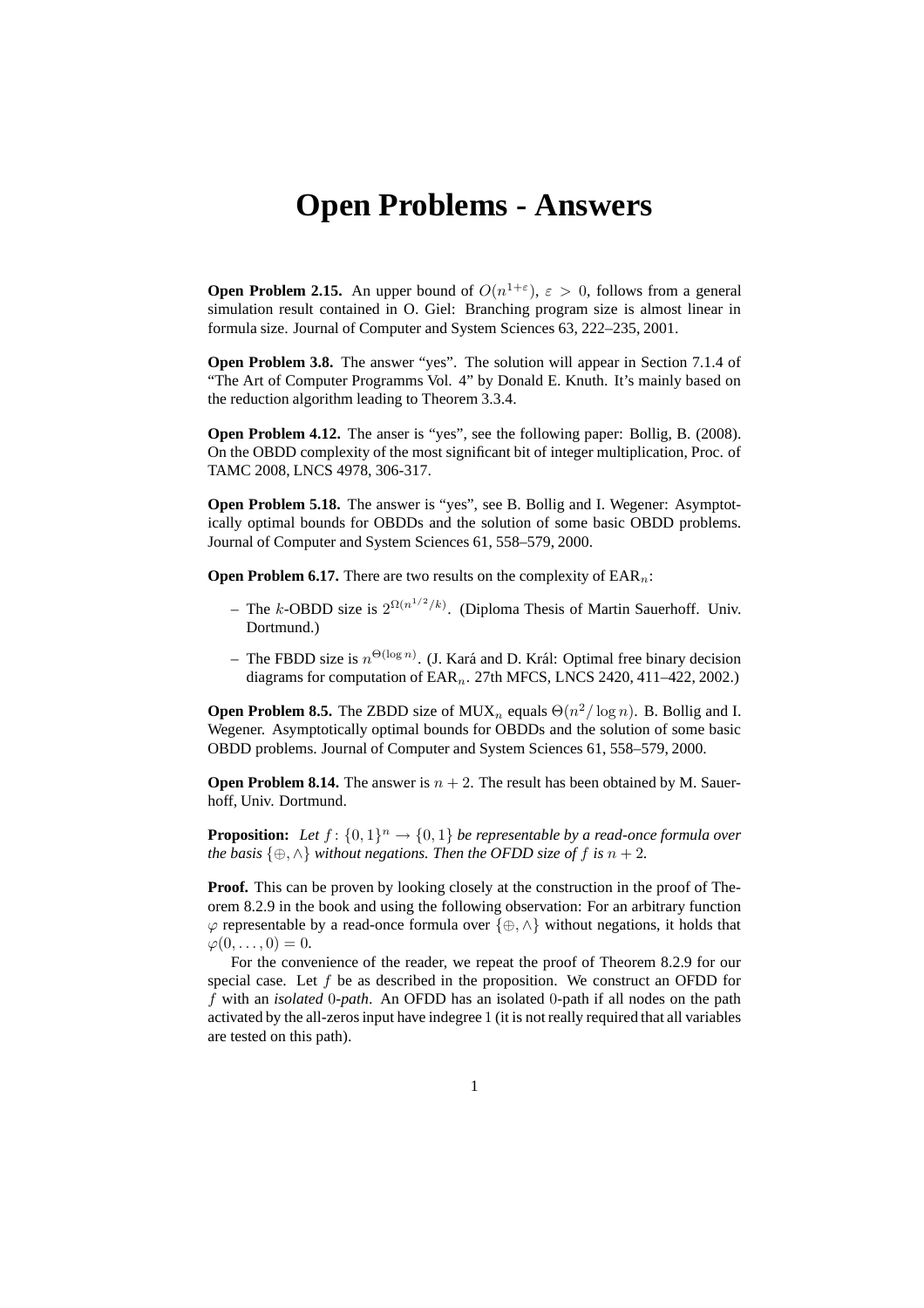First, let  $f = g \wedge h$  where g and h depend on disjoint sets of variables. The top part of the OFDD for f is an OFDD with isolated 0-path for g. Since  $g(0, \ldots, 0) = 0$  by our above remark, this isolated 0-path directly leads to the 0-sink (which is different from the book, where the case  $g(0, \ldots, 0) = 1$  is shown). The 1-sink of the OFDD for  $g$  is identified with the source of an OFDD with isolated 0-path for  $h$ . (See Fig.1a.)



Figure 1.

If  $f = g \oplus h$ , the OFDD for f is constructed as shown in Fig. 1b. The top part is an OFDD for  $g$  with isolated 0-path. At the end of this 0-path, an OFDD for  $h$ with isolated 0-path is attached. Taking into account that  $g(0, \ldots, 0) = 0$ , one easily verifies that the whole OFDD computes the right function (in the case  $g(0, \ldots, 0) = 1$ , we would have to use an OFDD for  $\overline{h}$  in the bottom part).

For any suitable function  $\varphi$ , let size( $\varphi$ ) denote the number of interior nodes of an OFDD with isolated 0-path obtained by our construction. By considering both above cases, we obviously have

$$
size(f) \leq size(g) + size(h).
$$

Furthermore, if the formula for f only consists of a single variable, size(f) = 1. It follows that the number of interior nodes in an OFDD with isolated 0-path for  $f$  is at most  $n$ . Thus the size of an OFDD as well as the size of an OFDD with isolated 0-path for f is exactly  $n + 2$ .

It remains open whether there are read-once formulas with larger than linear OFDD size. We conjecture that the OFDD size of the following modified version of the alter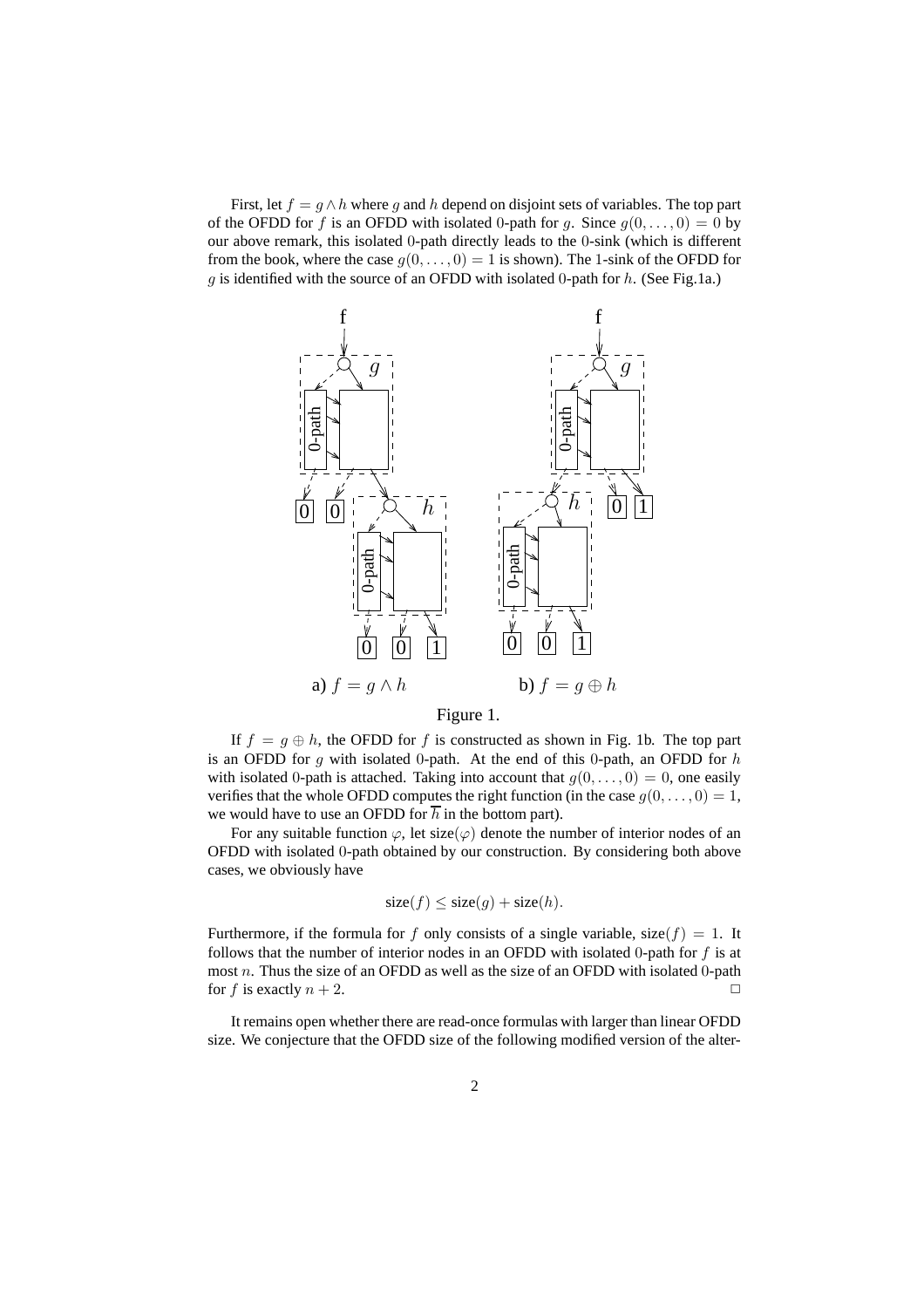nating tree function is  $\Omega(n\log n),$  i.e., asymptotically matches the upper bound from Theorem 8.2.9.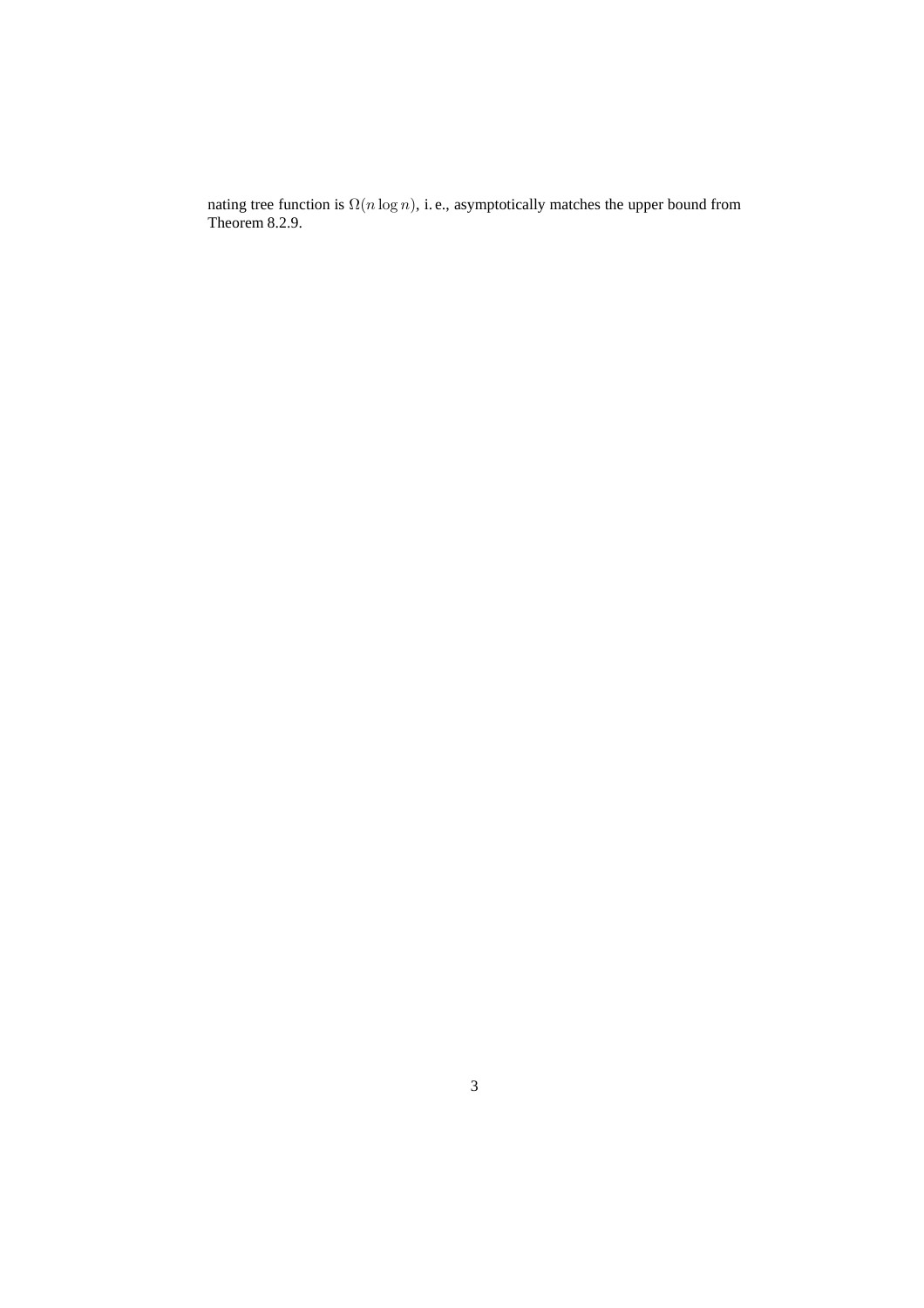**Definition:** Let  $n = 2^k$ ,  $k \ge 0$  even. The function  $AT_n^*$ :  $\{0, 1\}^n \rightarrow \{0, 1\}$  is defined by  $AT_1^*(x) = x$  and

$$
AT_n^*(u, v, x, y) := \left( AT_{n/4}^*(u) \oplus AT_{n/4}^*(v) \right) + \left( AT_{n/4}^*(x) \oplus AT_{n/4}^*(y) \right),
$$

for  $n \geq 4$ , where u, v, x, y are disjoint variable vectors of length  $n/4$  each.

**Open Problem 10.4.** The answer is no, see M. Sauerhoff: Computing with restricted nondeterminism: The dependence of the OBDD size on the number of nondeterministic variables. Proc. of 19.Foundation of Software Technology and Theoretical Computer Science. LNCS 1738, 342-355, 1999.

**Open Problem 11.19** The following function  $g_n$  is defined on  $n \times n$  boolean matrices (n even). It computes 1 iff at least one row has an odd number of ones and all columns have an odd number of ones. This function is contained in RP-OBDD and in coRP-OBDD but not in P-OBDD. This implies by Theorem 11.3.6 that the function is not in ZPP-OBDD and therefore

## $ZPP-OBDD \neq RP-OBDD \cap coRP-OBDD.$

This result is due to Stasys Jukna: A note on the P versus NP intersected co-NP question in communication complexity. Techn. Report 2005.

**Open Problem 11.21.** The problem has been implicitly solved by Jürgen Forster [1] together with a known result of Martin Sauerhoff [3]. (Forster, Krause, Lokam, Mubarakzjanov, Schmitt, and Simon have recently obtained a similar result [2].)

Forster [1] has shown that probabilistic communication protocols for the inner product function IP<sub>n</sub> with unbounded error require length  $n/2$ . Substituting this into a result from [3], one immediately gets an explicitly defined function which is not contained in the complexity class PP-OBDD. We consider the following function.

Let  $n = 2^{\ell}$ . Define  $\text{SIP}_n: \{0, 1\}^{2n + \ell} \to \{0, 1\}$  ("shifted inner product") on vectors of variables  $x = (x_0, \ldots, x_{n-1}) \in \{0, 1\}^n$ ,  $y = (y_0, \ldots, y_{n-1}) \in \{0, 1\}^n$ , and  $s = (s_0, \ldots, s_{\ell-1}) \in \{0, 1\}^{\ell}$  by

$$
\begin{aligned} \text{SIP}_n^i(x, y) &:= 1 \quad \Leftrightarrow \quad \sum_{j=0}^{n-1} x_j y_{(i+j) \bmod n} \not\equiv 0 \bmod 2, \quad \text{for } i = 0, \ldots, n-1; \\ \text{SIP}_n(x, y, s) &:= \bigvee_{0 \le i \le n-1} [|s|_2 = i] \land \text{SIP}_n^i(x, y). \end{aligned}
$$

To prove the required lower bound for  $\text{SIP}_n$ , we apply the technique from Chapter 11.7 in the book. W. l. o. g. let n be even. Let X be the variable set of  $\text{SIP}_n$  and let  $\pi$ :  $\{1, \ldots, 2n + \ell\} \to X$  describe a variable order for  $\text{SIP}_n$ . Let  $(X_1, X_2)$  be the partition with  $X_1 := \{\pi(1), \ldots, \pi(k)\}\$  and  $X_2 = X - X_1$  where k is chosen such that  $X_1$  contains exactly  $n/2$  x-variables. Call variables  $x_r$  and  $y_s$  partners for the function SIP<sup>i</sup><sub>n</sub> if  $r + i \equiv s \mod n$ . By the pigeonhole principle it can be shown that there is an  $i_0 \in \{0, \ldots, n-1\}$  such that for at least  $m = n/2$  pairs of variables which